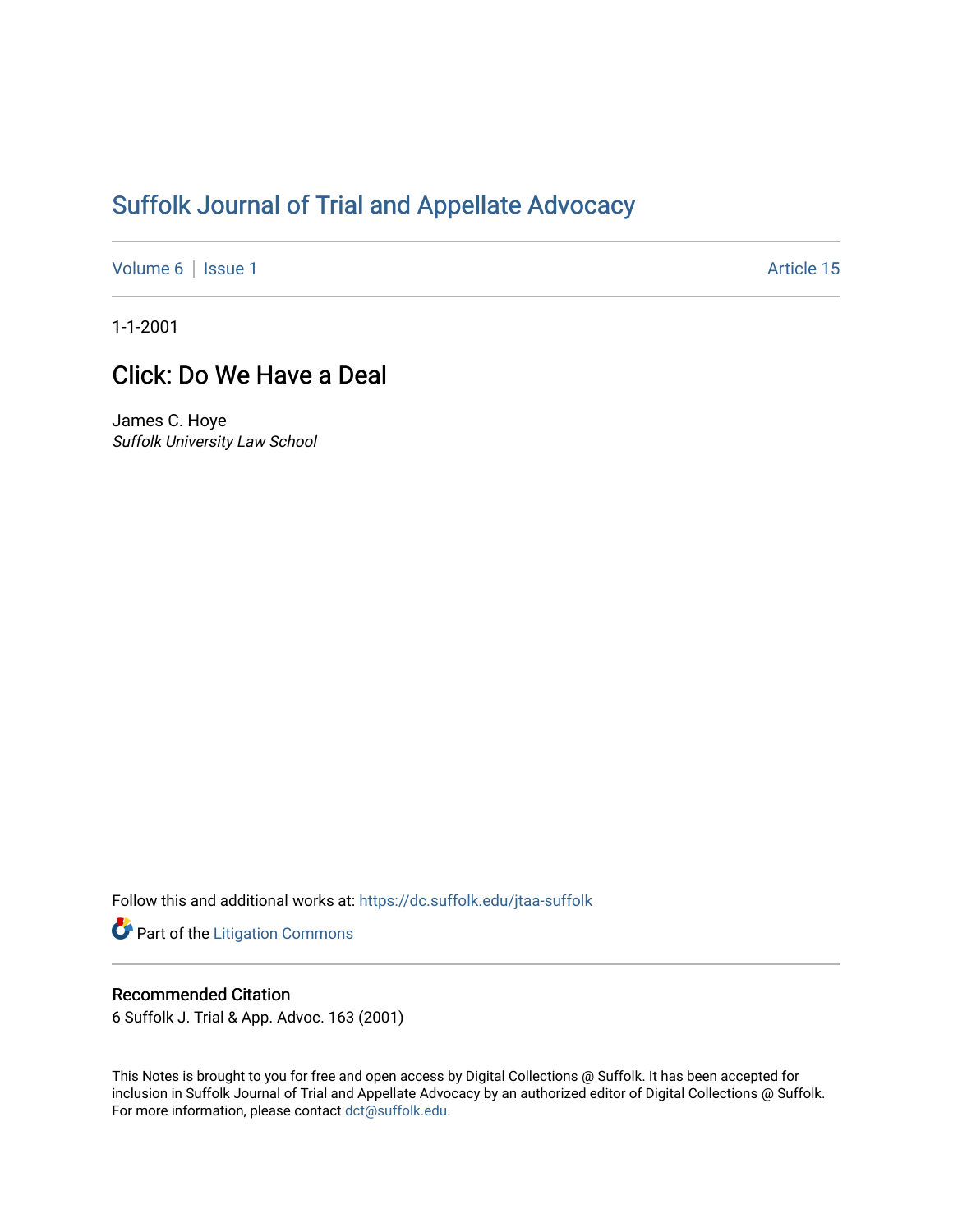## **CLICK - DO WE HAVE A DEAL?**

*We are on the verge of a revolution that is just as profound as the change in the economy that came with the industrial revolution. Soon electronic networks will allow people to transcend the barriers of time and distance and take advantage of global markets and business opportunities not even imaginable today, opening up a new world of economic possibility and progress. '*

#### I. INTRODUCTION

As the twenty-first century begins, we find ourselves in a world in which electronic commerce thrives.<sup>2</sup> The Internet is the mechanism that fuels and sustains electronic commerce.<sup>3</sup> Contracts formed online via the Internet are commonly referred to as "clickwrap" agreements, and are one of the many essential tools used in transacting business electronically.<sup>4</sup> As more companies use the Internet to transact business, the need for consistent and predictable legal guidelines to support contracts governing these transactions has developed.<sup>5</sup>

**<sup>&#</sup>x27;** William J. Clinton & Albert Gore Jr., *A* Framework *for Global Electronic Commerce,* (July 1, 1997) at http://www.iitf.nist.gov/eleccomm/ecomm.htm (last visited August 16, 2000).

<sup>2</sup> *See* Kurt A. Wimmer, *Enforcing Click-Wrap Licenses,* 14 NO.4 CORP. COUNS. 1(1999) (discussing effect of electronic commerce on economy).

*<sup>3</sup> See* Clinton & Gore Jr., *supra* note I (commenting on impact of Internet on economic and daily life). *See infra* note 22 (describing Internet's capabilities).

*<sup>4</sup> See* Fred M. Greguras, et al., *Electronic Commerce: On-line Contract Issues, 452* PLI/Pat **11,** 19 (1996) (describing practice of clicking computer mouse to form agreement). The practice of clicking a computer mouse to form agreement is referred to as a "clickwrap." *kd.* The prompt to accept the agreement is similar to removal of shrinkwrap on software packaging. *Id. See infra* note 16 (explaining origin of shrinkwrap).

*<sup>5</sup> See* Press Release, National Conference of Commissioners on Uniform State Laws American Law Institute, *NCCUSL to Promulgate Freestanding Uniform Computer Information Transactions Act AL and NCCUSL Announce that Legal Rules for Computer In-*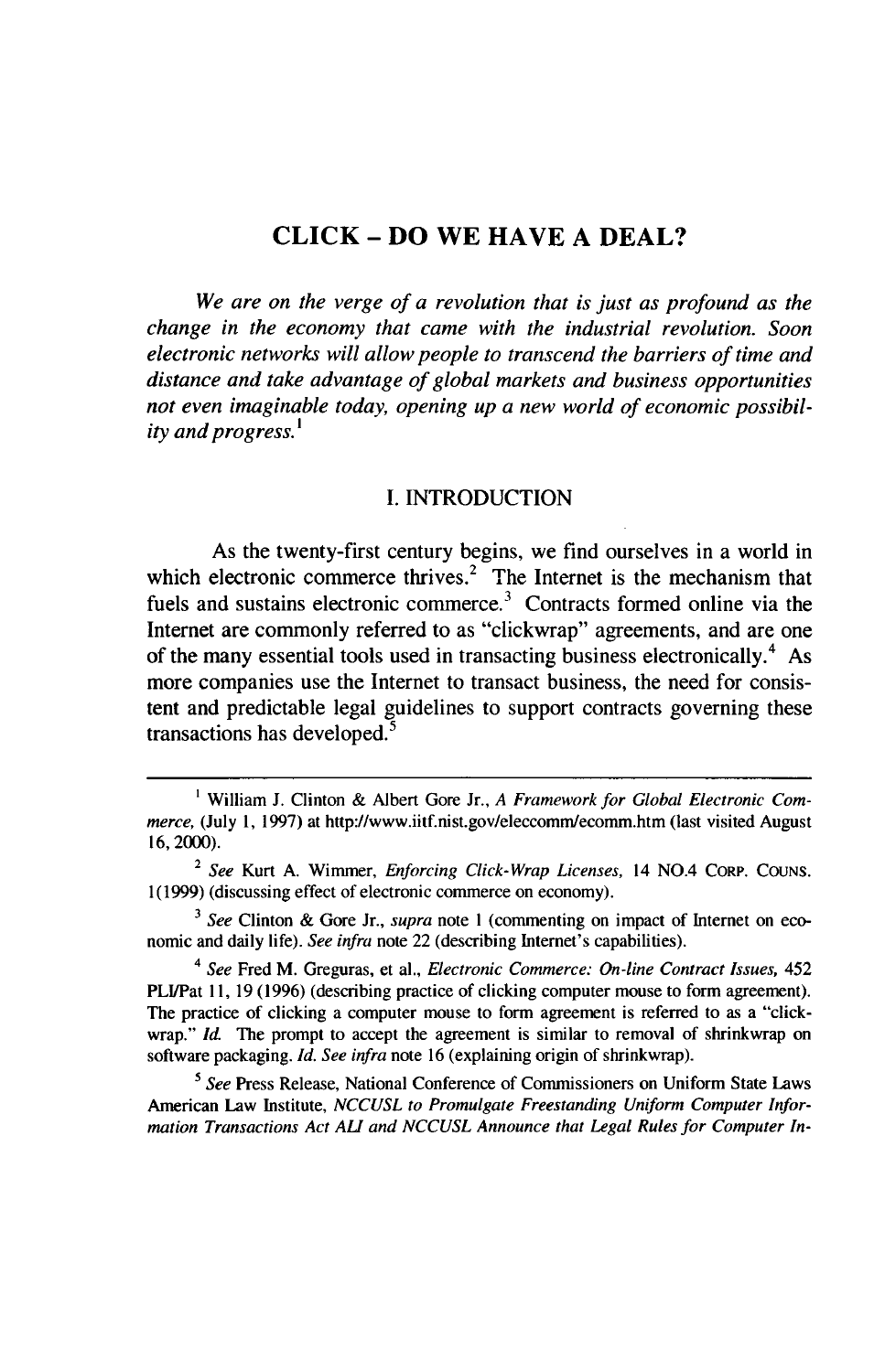As stated above, clickwrap agreements are contracts created over the Internet.<sup>6</sup> Just as in other agreements, Internet contract formation consists of a bargained for exchange, mutual assent and consideration.<sup>7</sup> Typically, clickwrap agreements have buttons that appear on the screen labeled "I accept" or "I decline" along with the particular onscreen terms and conditions.<sup>8</sup> The potential purchaser can and choose button to complete or terminate the transaction.<sup>9</sup>

Neither the Uniform Commercial Code (UCC), nor the common law principles of contract provide sufficient remedies for issues arising from electronic contract formation.<sup>10</sup> Generally, the UCC applies to transactions in goods and common law principles apply to contracts for serv $i$ ces.<sup>11</sup> Although many Internet contracts are drafted in compliance with the UCC, the majority of Internet transactions involve services.<sup>12</sup> Due to the difference in remedies available, it is important when evaluating any contract to determine if the transaction involves goods, services or a com-

*formation Will Not Be Part of UCC* (April 7, 1999) at http://www.nccusl.org (observing necessity for consistent rules to govern electronic transactions); Richard S. Zembek, *Jurisdiction and the Internet: Fundamental Fairness in the Networked World of Cyberspace, 6* ALB.L.J.ScI.& TECH. 339, 341-42 (1996) (examining how Internet's development will effect legal principles).

<sup>6</sup>*See* Martin H. Samson, *Click-Wrap Agreement Held Enforceable,* at http://www.phillipsnizer.com/artnew27.htm (last visited Jan. 26, 2000) (describing formation of online contract). *See infra* note 22 (describing Internet's capabilities).

*<sup>7</sup>See* Karl D. Belgum, *Legal Issues in Contracting over the Internet,(1999),* at http://www.library.findlaw.com/scripts/getfile.pl?FILE=firms/thelen/trp000045 (last visited Jan. 26, 2000) (explaining online contracts).

8 *See* Jerry C. Liu et al, *Electronic Commerce: Using Clickwrap Agreements,* 15 NO. 12 COMPUTER LAW 10, (1998) (detailing procedure of clickwrap agreement assent).

*9 See id.*

*10 See* Jody Storm Gale, *Service Over the "Net:" Principles of Contract Law in Conflict,* 49 **CASE** W.RES.L.REv. 567(1999) (describing lack of consistent legal principal for electronic transactions).

*11 See* Kenneth L. Carson & Gail E. Horowitz, *Software and Computer Law: Old Questions to be Answered in the New Millennium,* 43-Oct B.B.J. 10 (1999) (discussing importance of determining if transaction is for goods or services); U.C.C. § 2-105 (1995) (defining goods under UCC).

<sup>12</sup> See Gale, *supra* note 10 (recognizing existing conflict in many electronic agreements); Raymond T. Nimmer, *Article 2B Preface; Meeting the Information Age* (December **1,** 1995) *at* http://www.lawlib.uh.edu/ucc2b/prefl2Ol.html (last visited October 29, 2000) (describing conflict in sales for goods versus electronic information). An apparent mismatch exists in concept between contract law principles aimed at defining relationships relating to the sale of goods (Article 2) and contract relationships in which intangible property, such as digital information and related rights, is the centerpiece of the transaction and the contract forms a license rather than a sale. Id.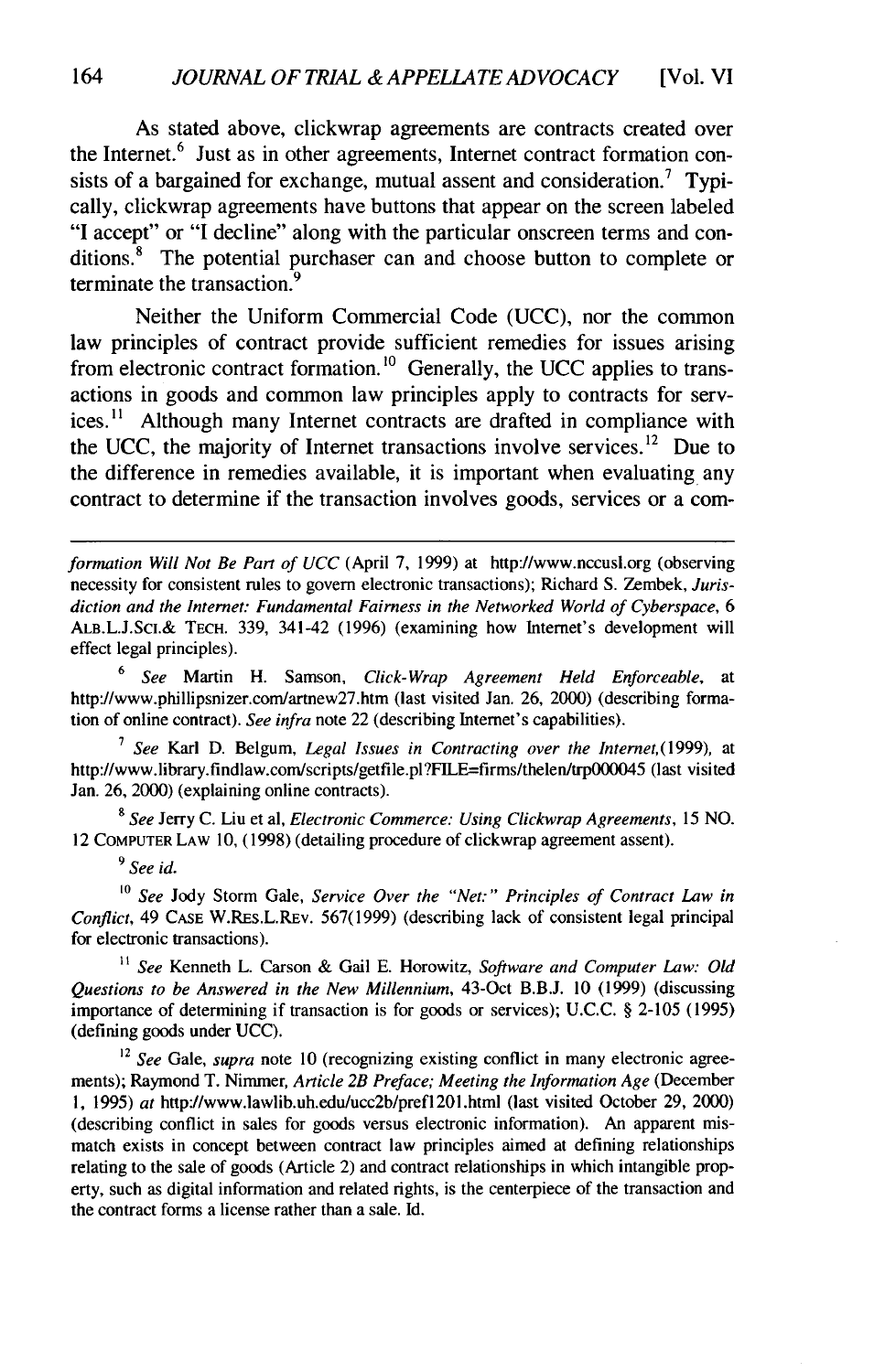bination of the two.<sup>13</sup> Electronic transactions are unique; therefore, the law must adopt a uniform approach to fairly deal with the rights of the parties  $\frac{14}{14}$  in such agreements.<sup>14</sup>

The courts and the legislature have been slow to address the issues surrounding electronic commerce.<sup>15</sup> Although courts have enforced shrinkwrap agreements, predecessor clickwrap agreements, current caselaw has not firmly established whether clickwrap agreements are enforceable.16 In fact, clickwrap agreements have recently been the source of increased litigation.<sup>17</sup> In response, on July 29, 1999, the National Conference of Commissioners on Uniform State Laws (NCCUSL), an organization whose purpose is to prepare statutes for uniform enactment among the states, promulgated the Uniform Computer Information Transactions Act (UCITA) to address electronic commerce transactions. **<sup>1</sup> 8**

Part II of this note discusses the issues surrounding electronic commerce transactions. Part III examines the development of case law regarding electronic commerce, with an emphasis on the UCITA. Part IV analyzes UCC and common law remedies as they relate to service con-

**15** *See* Gale, *supra* note 10 (indicating uncertainty in law with respect to electronic commerce).

16 *See, e.g.,* Brower v. Gateway 2000, Inc., 676 N.Y.S.2d (N.Y.App.Div. 1998) (holding shrinkwrap license valid); Hill v. Gateway 2000, 105 F.3d 1147 (7th Cir. 1997) (finding shrinkwrap license valid); ProCD, Inc. v. Zeidenberg, 86 F.3d 1447 (7th Cir. 1996) (finding shrinkwrap agreements enforceable unless objectionable to contracts in general); *see also* Carson & Horowitz, *supra* note 11 (describing how clickwraps evolved from shrinkwraps). The term "shrinkwrap" developed from retail software packages being covered in plastic or cellophane shrinkwrap and the agreements included with the software become effective once the customer tears the wrapping. *Id.* at 25. *But see* Step Saver Data Systems, Inc. v. Wyse Technology, 939 F.2d 91 (3rd Cir. 1991) (finding altered terms of licenses unenforceable); Vault v. Quaid Software Ltd., 847 F.2d 255, 268-79 (5th Cir. 1988)(finding shrinkwrap agreement unenforceable).

*17 See* Caspi v. The Microsoft Network, 732 A.2d 528, 532 (N.J.Super. 1999) (holding online subscriber agreement valid); Hotmail v. Van\$ Money Pie, Inc., 47 U.S.P.Q.2d 1020, 1998 (suggesting contract formed online is enforceable); Compuserve v. Patterson, 89 F.3d 1257 (6th Cir. 1996) (suggesting online contract will be enforceable).

**18** *See* Prefatory Note, UNIFORM COMPUTER INFORMATION **TRANSACTION ACT** (1999) (amended 2000).

<sup>&</sup>lt;sup>13</sup> See Carson & Horowitz, *supra* note 11 at 10-11 (explaining that different rights and remedies apply under UCC and common law). Whether a contract is for goods or services affects the applicability of the implied warranty of merchantability, the statute of limitations, and other rights of the contracting parties. *Id.* at 10.

<sup>&</sup>lt;sup>14</sup> See id. at 11 (commenting on need for uniform law to address electronic transactions); Raymond T. Nimmer et al., *License Contracts Under Article 2 of the Uniform* Commercial Code: *A Proposal,* 19 Rutgers Computer & Tech. L.J. 281, 293 (describing software transactions).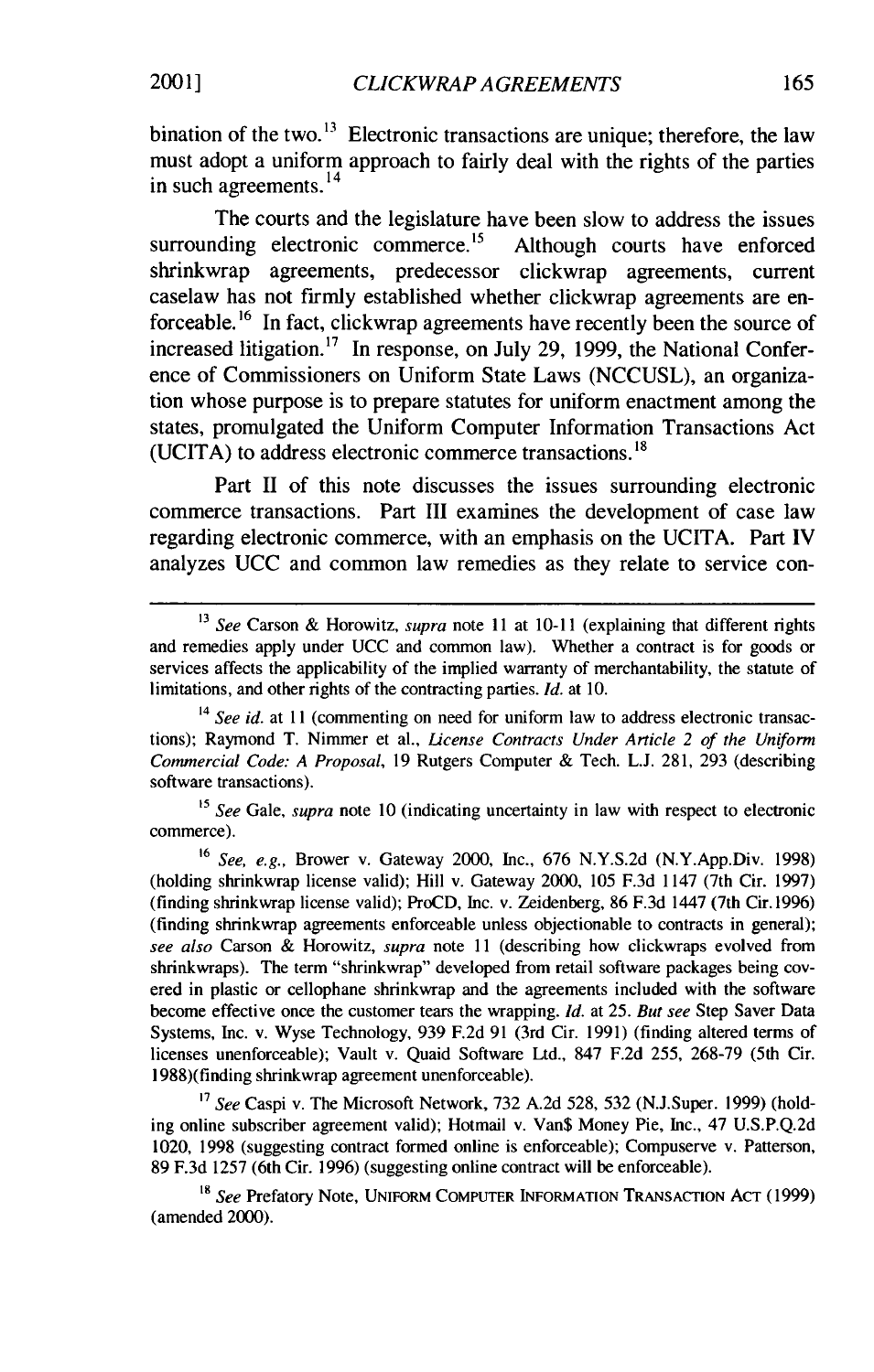tracts created over the Internet. Finally, this note concludes in Part V by suggesting that the UCITA is the best way to clarify the legal rules governing electronic transactions.

#### II. HISTORY

A contract is an agreement between two or more persons, which creates an obligation to do, or not do, a particular thing.<sup>19</sup> The quintessential contract consists of an offer, consideration and an acceptance.<sup>20</sup> Debate continues over whether to apply classic contract concepts to contracts formed exclusively over the Internet.<sup>21</sup>

The Internet is a global network of interconnected computers, which communicate with one another.<sup>22</sup> Anyone with access to the Internet can take advantage of the vast amount of information and resources that it provides.<sup>23</sup> Today, the Internet serves approximately ninety million individuals, linking their computers through global telecommunication lines.<sup>24</sup> The World Wide Web ("Web"), a user-friendly aspect of the Internet, allows users to search for and retrieve information stored in remote computers.<sup>25</sup> The Web compares to both a "vast library including millions of readily available and indexed publications and a sprawling mall offering goods and services."<sup>26</sup>

**<sup>19</sup>** BLACK'S LAW DICTIONARY 322 (6th ed. 1990).

*<sup>20</sup>***Id.**

<sup>21</sup> *See* Liu, supra note **8** (questioning applicability of existing contract law to electronic commerce). *See infra* note 22 (describing Internet's many capabilities).

<sup>22</sup>*See* Reno v. American Civil Liberties Union, **521 U.S.** 844, 849 **(1997)** (describing functional aspect of Internet). The Internet, a global network of interconnected computers, developed from a military program called ARPANET. *Id.* The Internet allows millions of people to communicate with one another, transmitting text, video, sound and images. *Id. See* MTV Networks v. Curry, **867** F. Supp. 202, 204-05 **(S.D.N.Y.** 1994) (defining Internet's components). The Internet consists of thousands of networks linked together to share information electronically.

**<sup>23</sup>** *See Reno,* **521 U.S.** at 849 (describing Internets scope of use). Internet access enables a user to take advantage of the services and information available. *Id.*

<sup>24</sup> *See* Northern Light Technology, Inc. v. Northern Lights Club, **97** F.Supp.2d. **96, 98 (D.** Mass. 2000) (describing scope of Internet use).

<sup>25</sup> See *id.* at **851** (describing how users access and navigate Web).

<sup>26</sup> *Id.* at **851** (explaining scope of information available to users of Internet).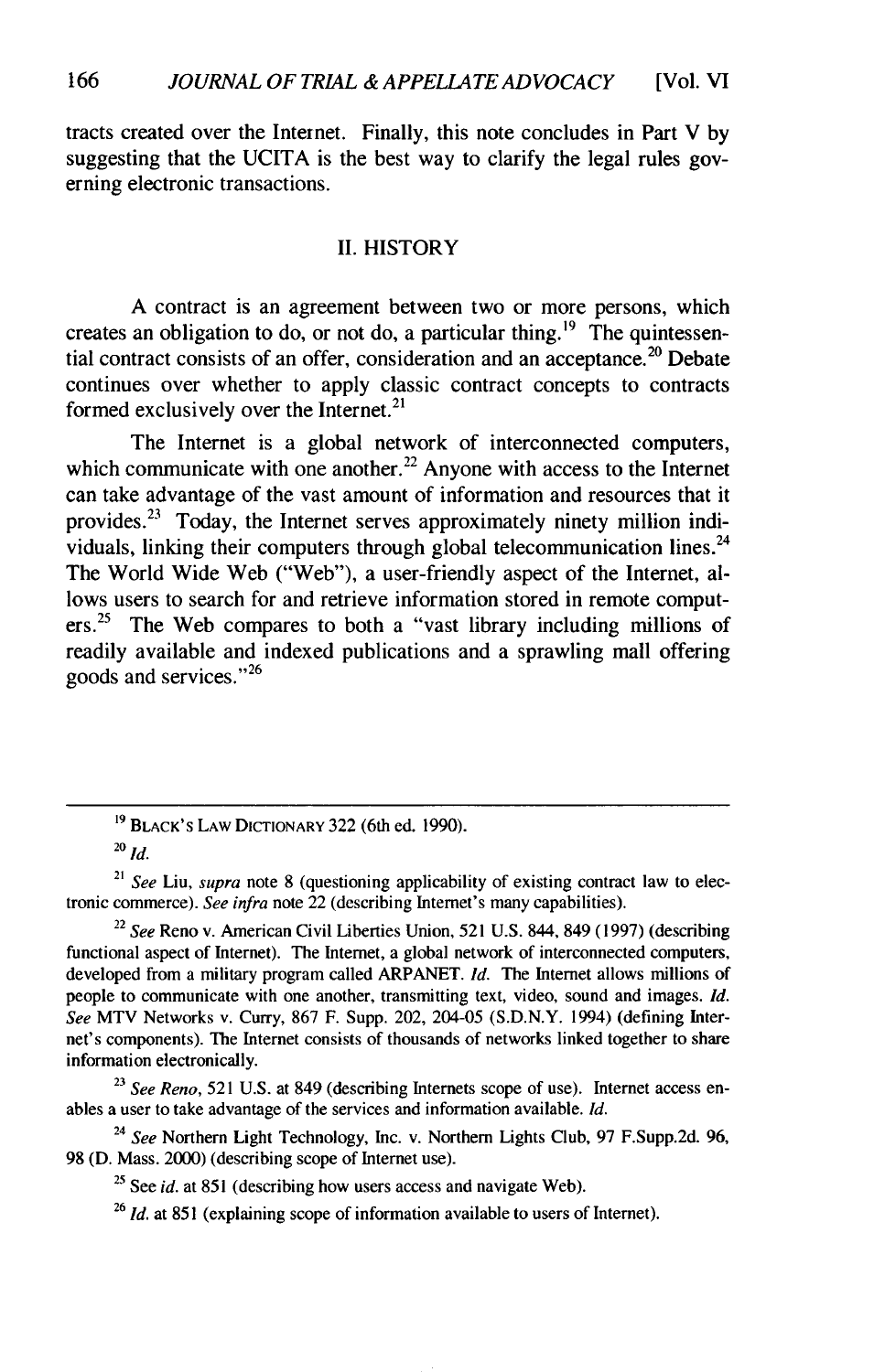#### III. UCC AND COMMON LAW REMEDIES

#### *A. Article 2 of the Uniform Commercial Code*

Article 2 of the UCC applies to the sale of goods, but not to services or electronic transfers of information.27 Thus, the question of whether an Internet transaction is one for goods or services acquires added importance. $28$  In contracts that consist of a mixture of goods and services, the courts must analyze the transaction to determine the applicability of the UCC.<sup>29</sup> Massachusetts courts apply the "predominant factor" test in mixed transactions to determine if the contract is primarily one for goods with services involved, and thus governed by the UCC, or vice versa.  $30$  Many courts have held that the sale or licensing of software is a contract for services, and thus governed by the common  $law<sup>31</sup>$ . However, recent case law suggests that the Massachusetts Appeals Court will treat software as a moveable good governed by UCC 2-105. $32$ 

<sup>28</sup>*See* Carson & Horowitz, *supra* note 11, at **10-11** (describing threshold issue in Y2K litigation).

29 *See* Carson & Horowitz, *supra* note **11,** at **10-11** (explaining how different standards apply under UCC and common law).

<sup>30</sup>*See* Carson & Horowitz, *supra* note 11, at 10. (describing predominant factor test applied in Massachusetts). In Massachusetts, the test for whether a contract that combines goods and services would be governed by the UCC or by common law was whether the "predominant factor, thrust, or purpose of the contract is **(1)** the 'rendition of service with goods incidentally involved or is a transaction of sale with labor incidentally involved." *Id.* at 10 (quoting Cumberland Farms, Inc. v. Drehmann Paving and Flooring Co., 25 Mass. App. Ct. 530, 534, 520 N.E.2d 1321, 1324 (1988)).

*<sup>31</sup>See* Carson & Horowitz, *supra* note *11* (citing Holmes, *Application of Article H of the Uniform Commercial Code to Computer Systems Acquisitions,* 9 RUTGERS COMPUTER & **TECH** L.J. 1, 25 and Note, *Computer Programs as Goods under the UCC.,* 77 MICH. L. REV. 1149,1165 (1979)).

<sup>32</sup>*See* USM Corp. v. First State Ins. Co., 37 Mass. App. Ct. 471, 477-78 (finding mixed contracts of hardware and software governed by UCC); *see* Carson & Horowitz, *supra,* note 11, at **10-11** (suggesting Massachusetts Appeals Court will find software a moveable good).

**<sup>27</sup>***See* U.C.C. § 2-105 (1995) (defining goods under UCC). Under the UCC, "goods" are defined as "all things... which are moveable at the time of identification to the contract for sale..." *Id.*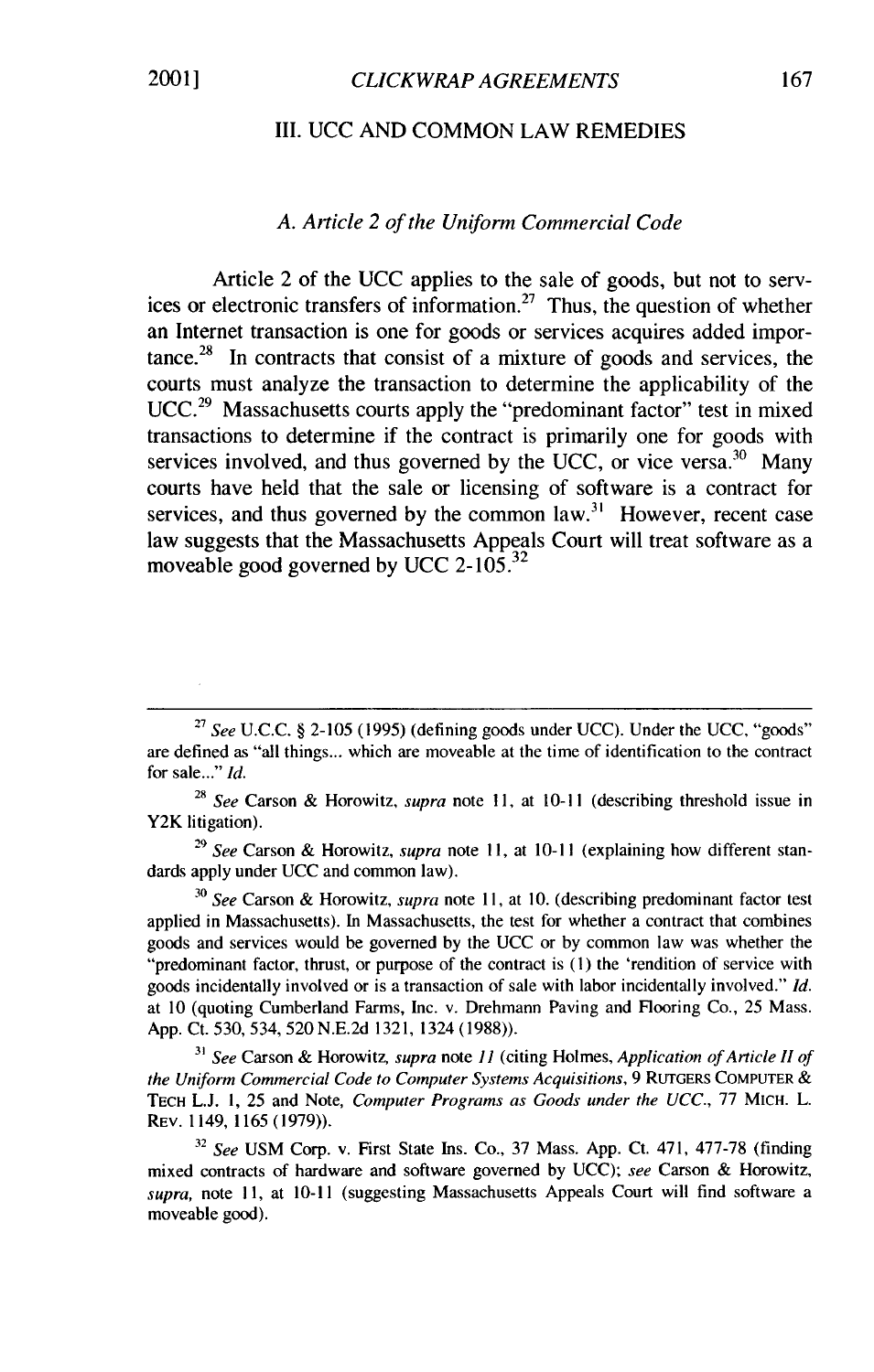#### 1. Shrinkwrap Agreements

The caselaw involving shrinkwraps provides useful guidelines for the analysis of Internet service contracts.  $33\overline{3}$  Software developers and publishers have attempted to extend the protections given to software under the Copyright Act by placing additional terms on the end-user (the ultimate consumer of a finished product), generally in the form of a license agreement.<sup>34</sup> These license agreements developed the name "shrinkwrap" agreements" because they appear on the outside of software packages, under a layer of plastic.<sup>35</sup> The terms of shrinkwrap agreements remain somewhat hidden until the end user completes the purchase.<sup>36</sup> Such agreements typically state that, by either tearing the packaging or using the product, the consumer agrees to the terms of the license.<sup>37</sup> The consumer, however, can also decline to accept the license by returning the product and requesting a refund.<sup>38</sup>

The Seventh Circuit's decision in *ProCD* v. Zeidenberg,<sup>39</sup> authored by Judge Frank Easterbrook, provides a legal foundation for electronic contract formation.<sup>40</sup> The  $\overrightarrow{ProCD}$  court directly addressed the enforceability of shrinkwraps, and found such agreements valid.<sup>41</sup> In *ProCD*, Mat-

**<sup>33</sup>***See* Gale, *supra* note 10, at 571 (discussing similarities of shrinkwrap contracts to clickwrap contracts). The transaction involved in shrinkwrap cases in similar to Internet service contracts, both involve transfers on information. *Id.*

**<sup>34</sup>***See* Stephen J. Davidson & Scott J. Bergs, *Open, Click or Download: What Have You Agreed To? The Possibilities Seem Endless,* 557 PLI/Pat 687 (1999) (explaining how shrinkwrap license got their name).

**<sup>35</sup>***See* Davidson & Bergs, *supra* note 34, at 700 (explaining how shrinkwrap license got their name). *See* Carson & Horowitz, *supra* note 16, at 24 (describing why shrinkwrap license is so named).

*36 See* Carson & Horowitz, *supra* note 11, at 24 (describing how contract cannot be reviewed until after purchase).

**<sup>37</sup>***See* Liu, *supra* note 8, at 10 (explaining shrinkwrap agreement).

**38** *See id.* at 10 (stating consumer can reject license by returning software and requesting refund).

**'9** 86 F.3d 1447 (7th Cir. 1996).

40 *See id.* at 1449 (holding shrinkwrap licenses are enforceable unless terms objectionable to contracts generally). A contract that violates a rule of positive law or is unconscionable would be objectionable. *Id.*

<sup>41</sup>*See id.* at 1449 (explaining reasoning of court). The court in treating the license like an ordinary contract accompanying the sale of a product found it governed by the common law of contracts and the UCC. *Id.* at 1450. The court conducted a 2-204(1) analysis, finding that "[a] vendor, as a master of the offer, may invite acceptance by conduct, and may propose limitations on the kind of conduct that constitutes acceptance. A buyer may accept by performing acts the vendor proposes to treat as acceptance. And that is what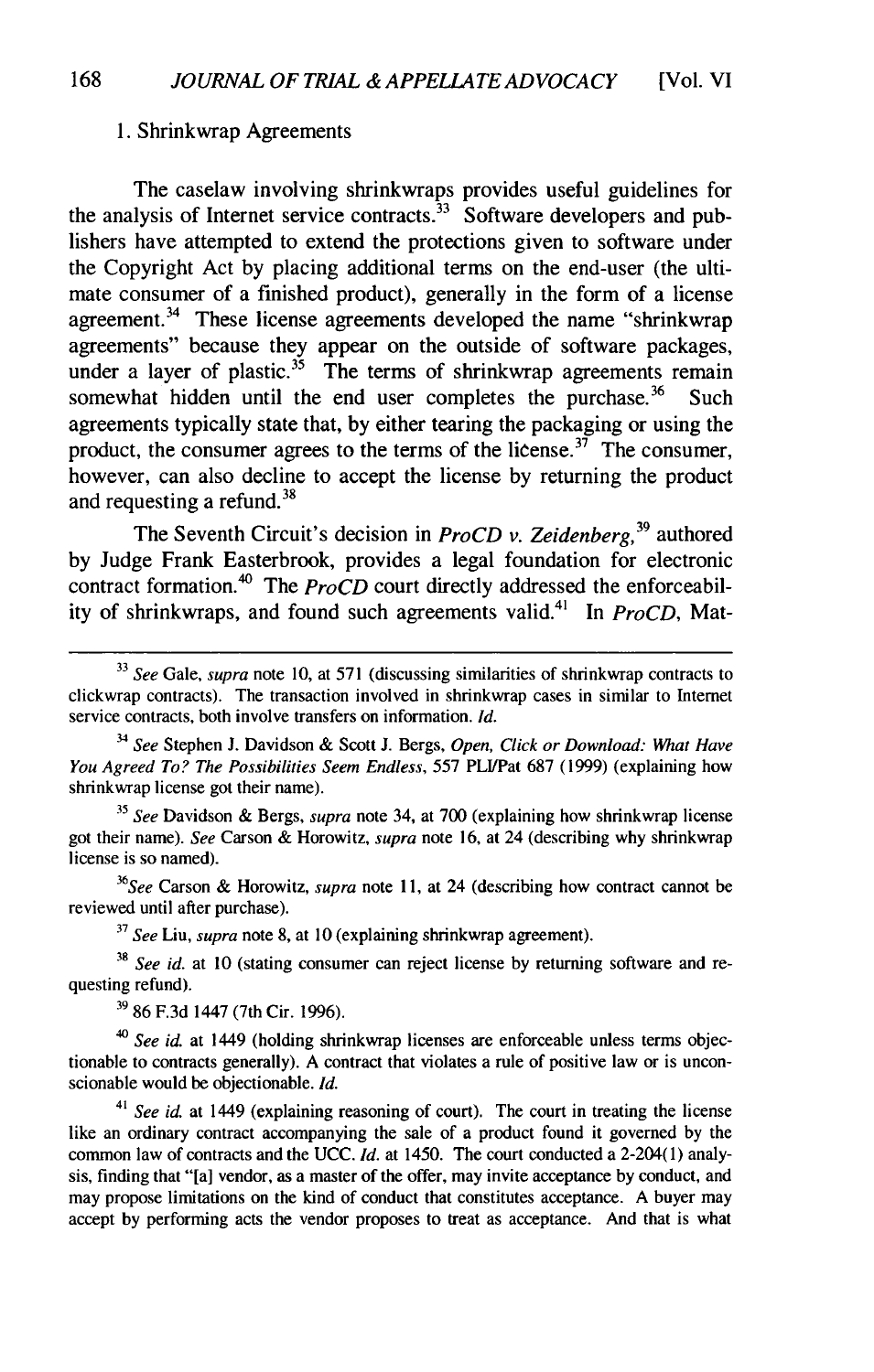thew Zeidenberg purchased a consumer package of SelectPhone® from a retail store.<sup>42</sup> The software package, a database containing over three thousand telephone directories, cost ProCD over ten million dollars to compile and maintain.<sup>43</sup> Each package containing this software states that the use of the product is governed by restrictions stated in an enclosed license.<sup>44</sup> The license appears in the printed manual, is encoded on the CD-ROM disks and appears every time the software runs.<sup>45</sup> In addition, the license limits the use of the software to non-commercial purposes. <sup>46</sup> Matthew Zeidenberg ignored the license, uploaded the Selectphone® information to his Web site and sold the information for a lower price than that which ProCD offered.<sup>47</sup>

The Seventh Circuit Court of Appeals reversed the district court's decision that shrinkwrap agreements were unenforceable.<sup>48</sup> Instead, the Court held shrinkwrap licenses should be treated as ordinary contracts accompanying the sale of products, and therefore governed by both the common law and the UCC.<sup>49</sup> Thus, *ProCD* established that shinkwrap agreements would be enforceable, unless unconscionable or objectionable on grounds applicable to contracts generally.<sup>50</sup>

The *ProCD* court further noted that the UCC allows for contract formation in various ways.<sup>51</sup> For instance, the UCC states that a "contract for sale of goods may be made in any manner sufficient to show agreement, including conduct by both parties which recognizes the existence of a contract." $52$  The Appeals Court discussed the importance of the buyer both having notice of the license agreement in the package, and the right to return the software for a refund if the terms are unacceptable.<sup>53</sup>

happened." *Id.* at 1452. <sup>42</sup>*Id.* at 1450 (describing software purchase). <sup>43</sup>*id* at 1449. *<sup>44</sup>See ProCD,* 86 F.3d at 1450 (describing shrinkwrap license terms). *<sup>45</sup>Id.* at 1450. 46 *Id.* <sup>47</sup>*id.* <sup>48</sup>*See id.* at 1450 (holding shrinkwrap license valid). <sup>49</sup>*See ProCD,* 86 F.3d at 1450. **<sup>50</sup> Id.** *" Id.* at 1452. <sup>52</sup>*See* U.C.C. § 2-204(1) (1995) (describing contract formation under UCC). *53 See ProCD,* 86 F.3d at 1451 (explaining purchaser's rights under contract agreement).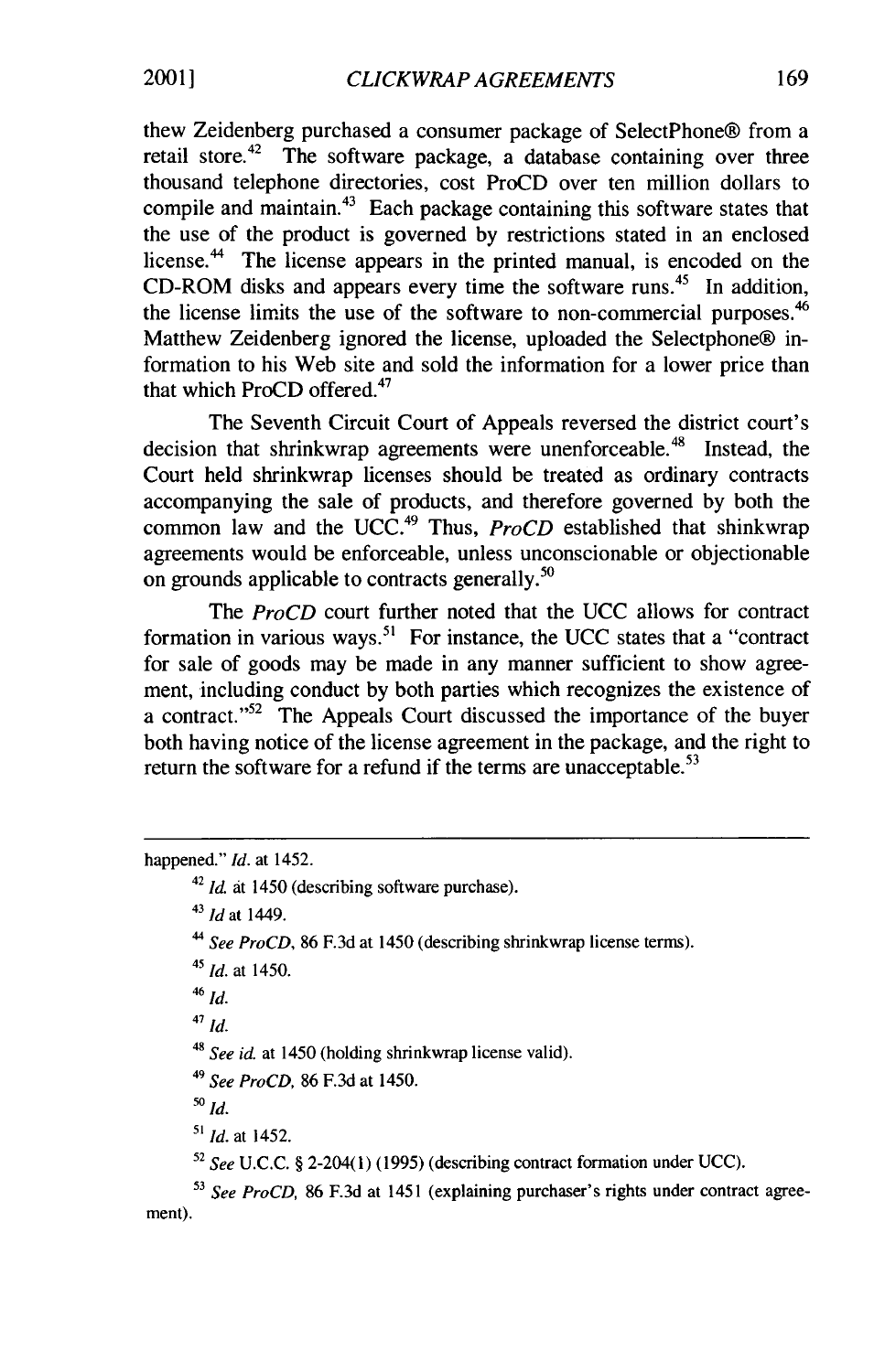In a subsequent decision, *Hill v. Gateway 2000, Inc.,54* the Seventh Circuit again held that a shrinkwrap license was valid.55 In *Hill,* a customer purchased a computer over the telephone, and the terms of the purchase were included within the package when the computer was shipped.<sup>56</sup> The agreement provided that unless the buyer returned the computer within thirty days, the terms of the license governed the purchase.<sup>57</sup> The court reasoned that contract formation required acceptance of the offer by keeping the computer for thirty days, but upheld the license agreement on its face. $58$ 

2. Clickwrap Agreements

Courts have been slow to address the issue of whether clickwrap agreements are enforceable.59 In *Compuserve v. Patterson,°* a Sixth Circuit case, the court suggested an online contract is formed once the consumer types in his acceptance.<sup>61</sup> In *Compuserve*, Patterson was presented online with a shareware agreement that asked him to type "agree" at several points throughout the transaction.<sup>62</sup> The court found that by typing "agree" Patterson manifested assent to the license and bound himself to its terms. $63$ 

Likewise, in *Hotmail v. Van\$ Money Pie, Inc.,<sup>64</sup>*the United States District Court suggested that a contract formed online is enforceable.<sup>65</sup> In

<sup>54</sup>105 F.3d 1147 (7th Cir. 1997).

*<sup>55</sup>See Hill,* 105 F.3d at 1151 (finding shrinkwrap license valid).

<sup>56</sup>*See id.* at 1148 (describing software purchase).

**<sup>57</sup>***Id.*

*<sup>58</sup>See id.* at 1149-51 (explaining court's reasoning in finding valid agreement).

*<sup>59</sup>See* Liu, *supra* note 8, at 12 (commenting on courts silence on clickwrap license enforceability).

**<sup>60</sup>**89 F.3d 1257, (6th Cir. 1996).

<sup>61</sup> See id. at 1260 (holding defendant agreed to be bound by terms of license displayed on screen).

**<sup>62</sup>***Id.* Shareware is software products available to end-users through the software's creator or through other electronic sources. *Id.* at 1260.

<sup>63</sup>*Id.* at 1260-61.

<sup>64</sup>1998 WL 388389 (N.D.Cal. Apr. **16,** 1998).

*<sup>65</sup>See id.* at \*6 (holding plaintiff likely to prevail on contract claim having agreed to terms of agreement). The court granted plaintiff's injunction, preventing defendant from using plaintiff's e-mail service to send spam. *Id.* The defendant registered online to use plaintiffs service agreeing not to send spain or obscene messages. *Id.* Spam is unsolicited commercial bulk email, comparable to junk mail sent through postal mail. *Id.* at **\*1.**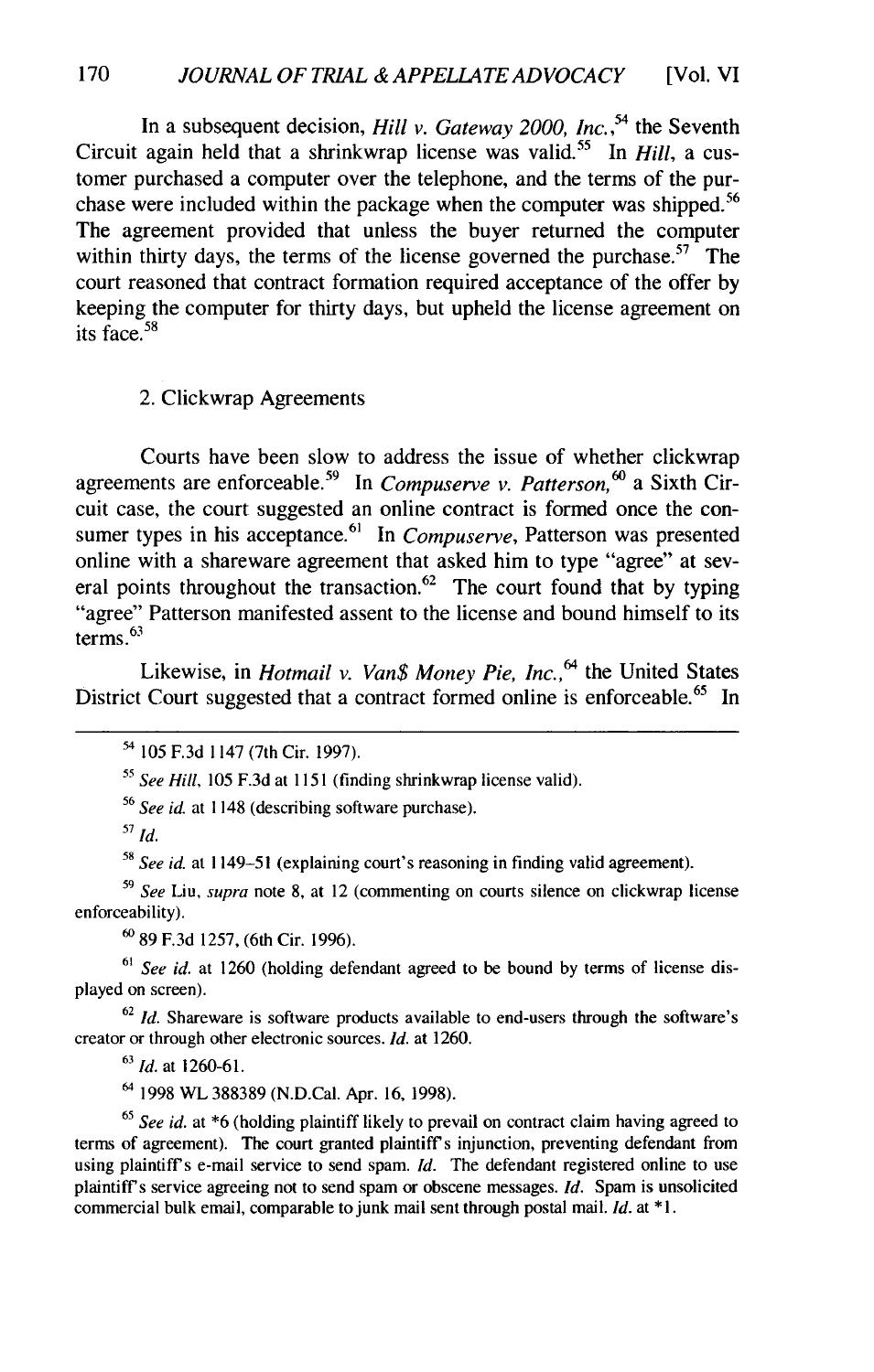*Hotmail,* the defendants registered online to use Hotmail's e-mail services.<sup>66</sup> The defendants agreed to the Service Agreement's terms prohibiting them from sending unsolicited e-mail (often referred to as "spam") or pornographic or obscene materials.<sup>67</sup> The court granted the plaintiff's request for an injunction barring the defendants from sending spam and from using Hotmail accounts as mailboxes for spam reply.<sup>68</sup> To reach this conclusion, the court first had to find an enforceable contract existed.<sup>69</sup>

In *Caspi v. The Microsoft Network*,<sup>70</sup> the Superior Court of New Jersey found that an on-screen "click" is a binding acceptance so long as the user had sufficient opportunity to review the contract.<sup>71</sup> I n *Caspi*, the plaintiffs sued the Microsoft Network, claiming the company had impermissibly raised the plaintiffs' subscription fee.<sup>72</sup> Pursuant to a forum selection clause, the defendants sought to move the case to Washington state, and the plaintiffs fought the change of venue on the grounds that, because they had clicked their acceptance online, the member agreement was unenforceable.73 In finding that the plaintiffs' "click" was enforceable, the court reasoned that the plaintiffs were free to scroll through all terms of the contract before they agreed to it.<sup>74</sup>

In recognition of the need for uniformity in the law regulating commerce over the Internet, the National Conference of Commissioners on Uniform State Laws (NCCUSL), an organization formed to prepare uniform laws among the states, partnered with the American Law Institute (ALl) to prepare UCC Article 2B.75 One of the goals of Article 2B was to

*69* See Samson, supra note 6 (explaining courts willingness to find click-wrap agreement valid).

 $70,732$  A.2d 528 (N.J. Super. 1999).

**<sup>71</sup>***See id* at 532 (holding online subscriber agreement valid).

**72** *Id.* at 529. The plaintiff's allege that Microsoft rolled members into a more expensive service plan and charged higher rates without notice. *Id.*

**<sup>73</sup>***Id.* at 530. The plaintiffs argued the contract should not be enforced because their acceptance was the result of an unequal bargaining power, that enforcement would violate public policy and adequate notice of the terms were never received. *Id.* at 529.

*<sup>74</sup>See* Caspi, 732 A.2d at 532 (holding contract agreed to online was binding).

*<sup>75</sup>See* Raymond T. Nimmer, *Article 2B Preface Meeting the Information Age* (December **1,** 1995) at http://www.lawlib.uh.edu/ucc2b/pref1201.htm (last visited October 29, 2000) (seeking development of rules applicable to electronic transaction).

*<sup>66</sup>***Id.** at \*2 (describing formation of agreement).

 $67$  See Hotmail v. Van\$ Money Pie Inc., 1998 WL 388389, at  $*2$  (N.D.Cal. Apr. 16, 1998) (explaining terms of online agreement).

*<sup>68</sup>***Id.** at \*6 (holding evidence supports finding that plaintiff will likely prevail in breach of contract claim).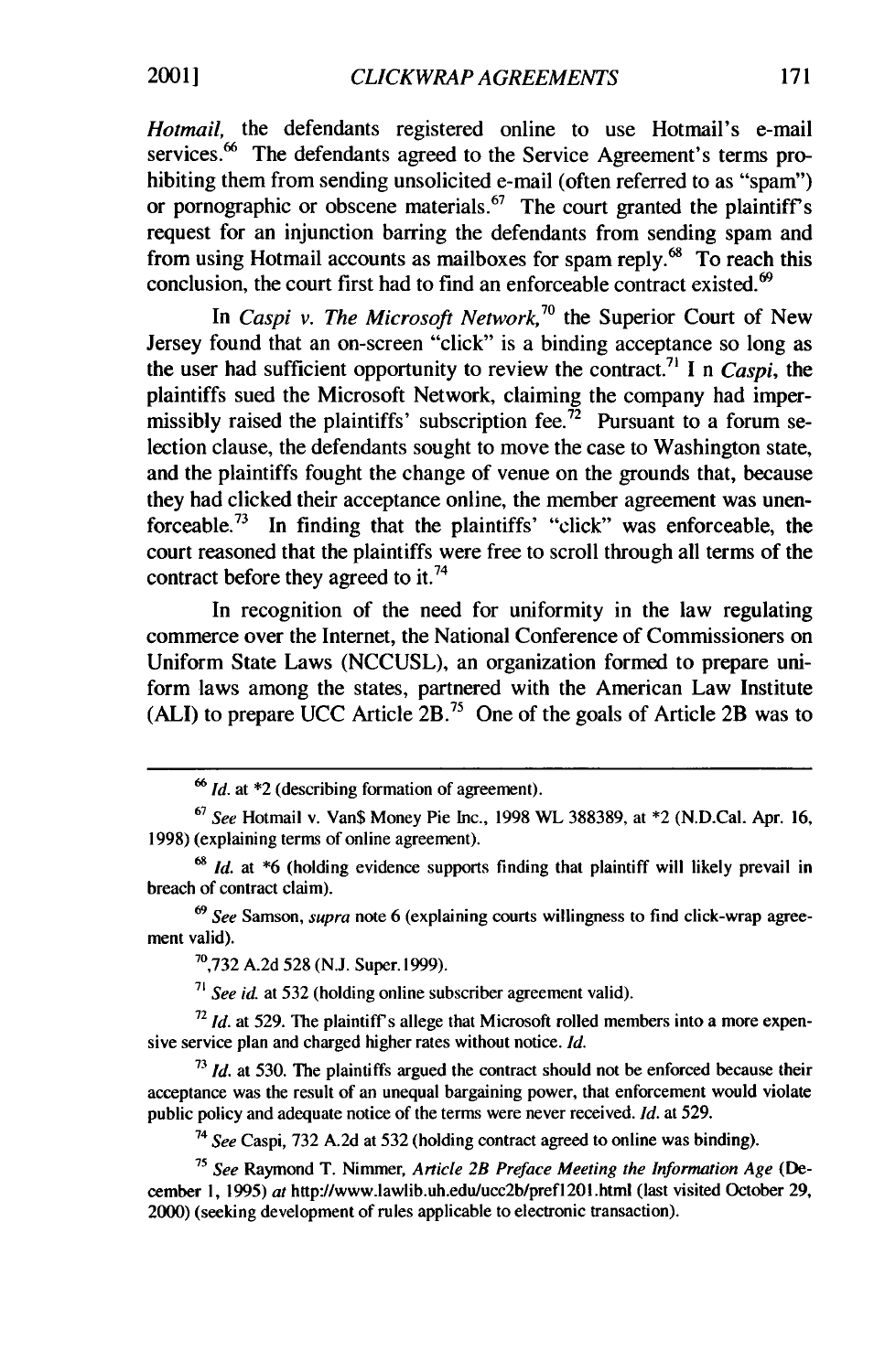create legal rules to govern computer information transactions.<sup>76</sup> In April of 1999, however, the NCCUSL and ALl announced that this uniform act would not be a part of the UCC. Instead, the NCCUSL will promulgate the rules for adoption by the states as a stand alone act, called the Uniform Computer Information Transactions Act (UCITA).<sup>77</sup> In July of 1999, the NCCUSL approved the UCITA for adoption in the states in 2000.<sup>78</sup>

Although Internet service contracts can be written in accord with both the UCC and the common law, UCITA recognizes the uniqueness of the electronic medium.<sup>79</sup> UCITA is a commercial code that will allow parties to conduct electronic commerce in the same manner in every state that adopts it. $80$  As drafted, UCITA will apply to computer software, multimedia products, computer data and databases, online information and other related products.<sup>81</sup>

**<sup>77</sup>***See* Press Release, National Conference of Commissioners on Uniform State Laws American Law Institute, *NCCUSL to Promulgate Freestanding Uniform Computer Information Transactions Act ALl and NCCUSL Announce that Legal Rules for Computer Information Will* Not *Be Part of UCC* (April 7, 1999) at www.nccusl.org/pressrel/2brel.html (stating legal rules for computer information transactions will not be part of UCC).

<sup>78</sup>*See* UNIFORM COMPUTER INFORMATION TRANSACTION ACT (1999). As of October of 2000, only Virginia and Maryland have enacted adopted UCITA.

**<sup>79</sup>***See* Gale, *supra* note **10** at 591 (discussing proposed Article 2B's effectiveness with Internet services contracts). Article 2B would allow the parties contracting over the Internet to avoid the different interpretation the **UCC** and the common law gives to terms of a contract. *Id.* at 593.

**80** See Lorin Brennan, Through the Telescope: UCITA and the Future of **E-**Commerce, 20 Miss C. L. **REV** 27 at 40 (describing uniform approach of UCITA). UCITA provides guidelines on the formation of electronic contracts, not what the contract is about. Id. *See generally,* UCITA Fact Sheet: Statement Developed for the Medical Library Ass'n, Ass'n of Research Libraries, American Library Ass'n, American Ass'n of Law Libraries, MLANet, (July 1999) at http://www.mlanet.org/goverment/ucita/factsheet.html (last vistited Sept. 26, 2000) (discussing UCITA's details and impact).

*8' See generally* **UNIFORM** COMPUTER INFORMATION TRANSACTIONS **ACT** (1999) (amended 2000).

**<sup>76</sup>***See id.* (stating purpose of proposed Article 2B). Article 2B proposes to develop tailored and effective contract law principals related to licensing and other transactions involving digital information and other intangibles. *Id. See* Wimmer, *supra* note 2. UCITA will bring uniformity to computer information transactions, provide rules for conducting electronic commerce transactions, and reduce the uncertainty that exists in current law. *Id.*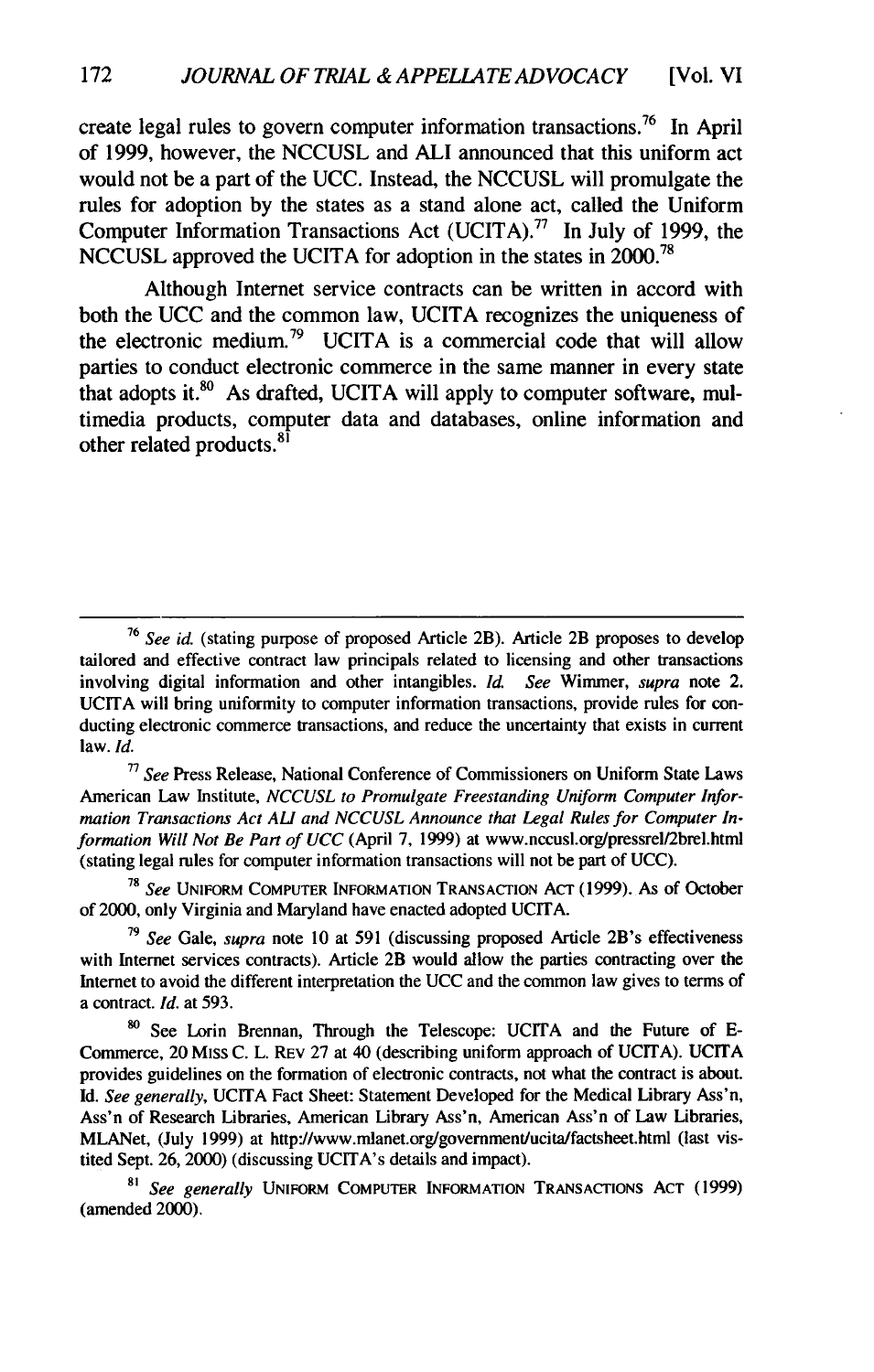#### IV. ANALYSIS

#### *A. A New Law is Necessary*

The Internet has revolutionized the way business is conducted in the United States. $82$  Since the UCC was adopted in the 1950's, the United States has shifted from a goods to a service based economy. $83$  The UCC limits its focus to the sale of tangible goods. $^{84}$  Recently, however, a major component of our economy has been based on the sale and licensing of intangible products, such as software. $85$  In a transaction for software there are typically intangible and tangible components.86 The UCC does not address the licensing of intangible goods, nor does it address service contracts such as software development, maintenance, and access contracts.<sup>87</sup>

Intangible transactions, especially transactions involving licensing of digital information, differ in substantial ways from transactions involving the sale or lease of goods.<sup>88</sup> UCITA proposes to bring uniformity and

*<sup>85</sup>See* Nimmer, supra note 75 (describing change in US economy).

*86 See* Lorin Brennan & Glenn A. Barber, *Why Software Professionals Should Support The Uniform Computer Information Transactions Act (And What Will Happen If They Don't)* (July 15, 1999) at http://www.2Bguide.com/docs (last visited October 29, 2000) (describing common software transaction). In a software transaction, the intangible component is the license to use the intellectual property rights in the software, such as copyright, patent, trademark or tradesecret, the tangible aspect of the transaction involves the actual delivered good, such as a CD. *Id.*

<sup>87</sup>*See* U.C.C. § 2-102 (1995).

*88 See* Nimmer, *supra* note 75 (discussing differences of transactions involving tangible intangible goods). *See generally* Raymond T. Nimmer et al., *License Contracts Under Article 2 of the Uniform Commercial Code: A Proposal,* 19 Rutgers Computer & Tech. L.J. 281 (discussing transactions involving intangibles). Software transactions involve the traditional elements of a goods transaction with components involving intangible rights and services, unlike ordinary transactions for goods however, the value transferred in software transactions is often independent of the tangible item involved. *Id.* at 293. Article 2 of the UCC focuses on the sale of tangible goods, therefore, attempting to fit intangible transactions under its concepts of delivery and receipt as well as defining remedies is problematic. *Id.* at 314-15. Software is licensed, not sold, and this leads to issues regarding the ongoing nature of the relationship in a license and the presumptions that Article 2 makes on the

 $82$  See Clinton & Gore Jr., supra note 1 (discussing how Internet has affected global economy).

 $83$  See Nimmer, supra note 75 (characterizing shift in US economy from tangible to intangible).

*<sup>84</sup>*See U.C.C. **§** 2-102 (1995) (describing scope of UCC). See supra note 27 (defining goods under UCC).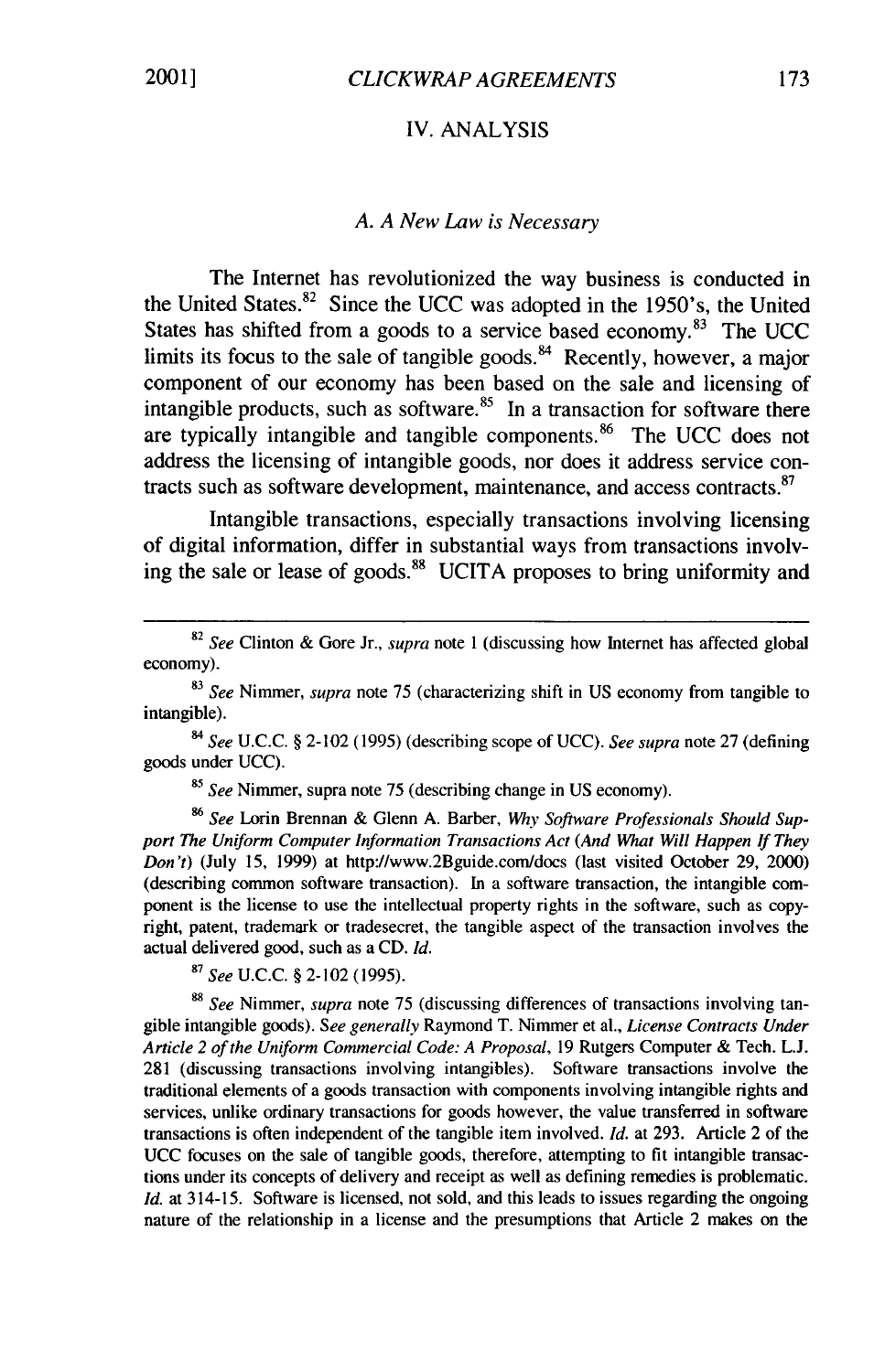clarity to the law of computer information transactions, to provide rules to govern e-commerce transactions and to reduce the uncertainty that exists in the field today. $89$  Without UCITA, it is unclear what laws judges should apply to electronic information transactions.<sup>90</sup>

Courts have struggled in applying existing UCC and contract laws to Internet service and software agreements.<sup>91</sup> The UCC defines "goods" very broadly in an effort to include many types of transactions.<sup>92</sup> This broad definition allows for much interpretation as to what constitutes goods.<sup>93</sup> The shrinkwrap cases demonstrate the difficulty of applying UCC offer and acceptance theories to software transactions.<sup>94</sup> Although the UCC and the common law provide legal guidelines for Internet services contracts, applying rules designed for sales of goods for Internet services contracts can be problematic.<sup>95</sup>

#### *B. Criticism of UCITA*

While many agree that legal standards are necessary in the field of electronic commerce, UCITA is not universally supported. $96$  Opponents

transfer of title based on delivery. *Id.* at 315. Article 2 provides no guidance on the issues of material breach, default, cancellation and other issues faced in an ongoing contractual relationship and leaves untouched a major portion of the licensing relationship. *Id.* at 315.

<sup>89</sup>*See* Brennan & Barber, supra note 86 (discussing necessity for UCITA in today's economy).

*90 See* Ed Foster, What *is UCITA?* (May 5, 1999) at http://www.infoworld.com/cgibin/displayStory.pl?/features/99053 1/ucita l.htm (last visited October 29, 1999) (explaining reasoning behind UCITA). Judges can be faced with the decision to apply either state or federal laws regarding intellectual property or consumer protection, or they may choose to apply UCC Article 2 in disputes between software publishers and users. *Id.*

**9'** See Gale, *supra* note 10 at 568-81 (discussing difficulty court have applying existing law to computer information transactions).

<sup>92</sup> See UCC § 2-105(1) (1995) (defining goods as all things moveable at time of identification to contract for sale).

**<sup>93</sup>***See* Gale, *supra* note 10 at 570 (describing how ambiguity in "goods" definition allows wide interpretation of meaning).

*94 See, e.g.,* ProCD, 86 F.3d at 1449 (finding shrinkwrap agreements enforceable unless objectionable to contracts in general); *Hill* F.3d 1147 at 1151 (finding shrinkwrap license valid); Brower v. Gateway 2000, Inc., 246 A.D.2d 246, 676 N.Y.S.2d 569 (1998) (holding shrinkwrap license valid).

**<sup>95</sup>***See* Gale, *supra* note 10 at 568, 581 (discussing difficulty courts face in Internet service contract situations).

**96** See Brennan & Barber, *supra* note 86 (explaining why UCITA should be supported).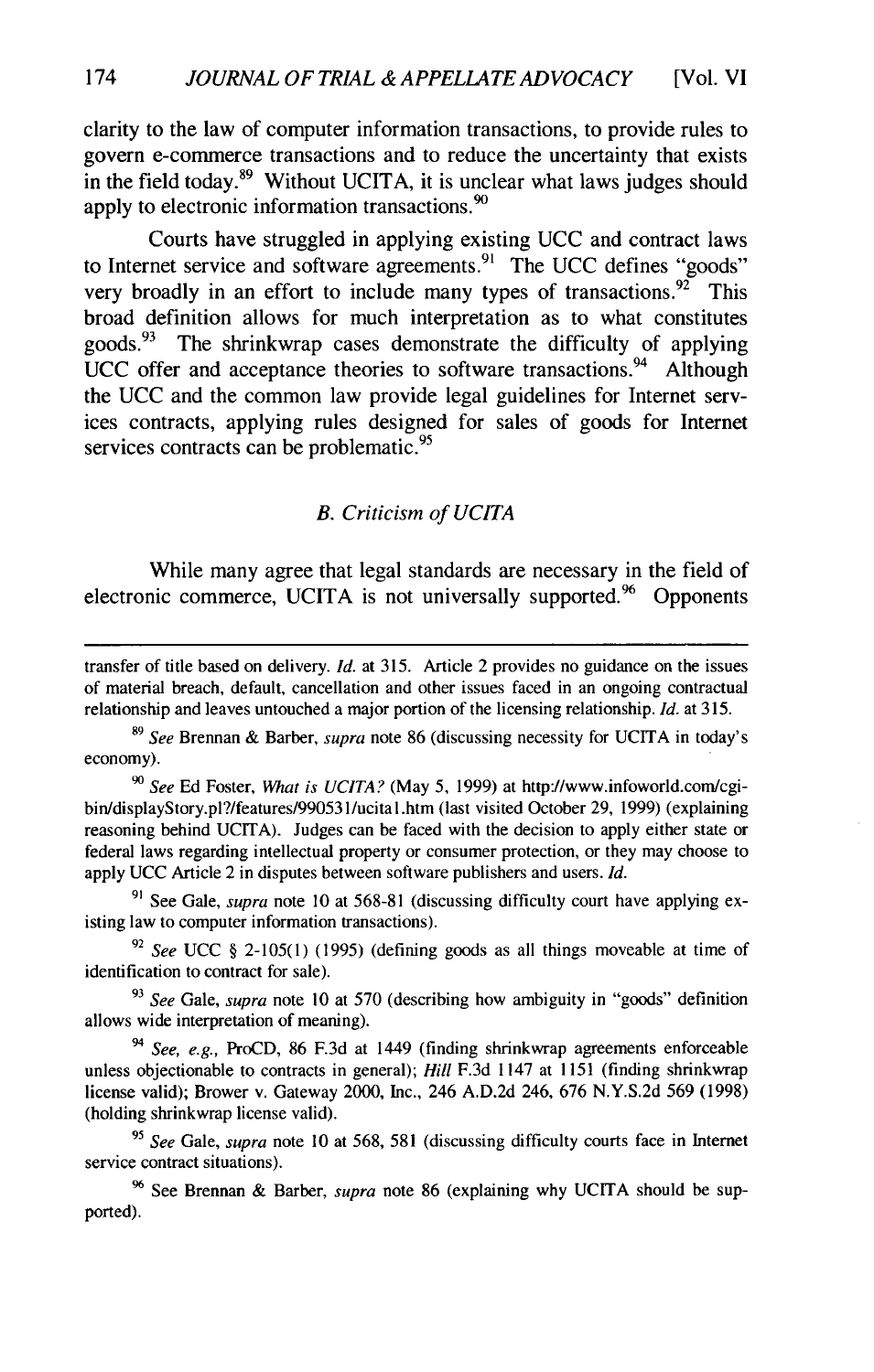assert that UCITA is extremely broad and biased, giving software manufacturers and information services an unfair advantage over consumers.<sup>97</sup> Some argue that UCITA will have the effect of shifting the balance of power in electronic transactions; giving vendors greater power over consumers by restricting consumer's right to sue for defective products, and licensors the ability to choose a forum that would make it difficult for consumers to sue.<sup>98</sup> Another concern with UCITA is that validating shrinkwrap and clickwrap licenses renders consumers with no ability to negotiate terms, as the terms are generally not available for review until after the purchase. <sup>99</sup>

#### V. CONCLUSION

The twenty-first century has arrived, and with it has come a revolution in electronic commerce. As more products and services are offered online, the rights and remedies afforded to the participants of these electronic transactions will be questioned. UCITA has been proposed as a commercial code to bring clarity to this evolving area of law.

Standards are necessary for Internet commerce. Relying on the current forms of relief will stifle the growth of commerce on the Internet. A consistent and uniform approach to online service transaction is necessary, and the UCITA can provide the framework from which to build enforceable legal relationships online. Although UCITA may not be the perfect solution to all the issues created by electronic commerce, it does establish a set of rules that can bring consistency to this area of law. State legisla-

**<sup>97</sup>***See UCITA Fact Sheet: Statement Developed for the Medical Library Ass 'n, Ass 'n of Research Libraries, American Library Ass'n, American Ass'n of Law Libraries,* MLANET, (July 1999) at http://www.mlanet.org/government/ucita/factsheet.html (last vistited Sept. 26, 2000) (discussing controversial details of UCITA). "Computer information" under UCITA includes everything from copyrighted expression, such as stories, computer programs, images, music and Web pages to other forms of intellectual property such as trademarks, patents, and trade secrets. *Id.* UCITA states that it covers only information in electronic form, however, UCITA allows other transactions to "opt-in" to be governed **by** UCITA. *Id. See also,* **UNIFORM** COMPUTER INFORMATION TRANSACTIONS **ACT** § 102 (1999)(amended 2000) (defining definitions applicable to UCITA).

*<sup>98</sup>See id.* at 3. (discussing concerns of consumers under UCITA); *see also* UNIFORM COMPUTER INFORMATION TRANSACTIONS **ACT** § § 105, 503 (1999) (amended 2000). Section 105 allows any provision preempted by federal law to be unenforceable to extent of preemption. *Id.* Section 503 allows language to be included in licenses that prohibits transfer. *Id.*

*<sup>99</sup>See* **UNIFORM** COMPUTER INFORMATION TRANSACTIONS **ACT** § § 210, 212 (1999) (amended 2000).